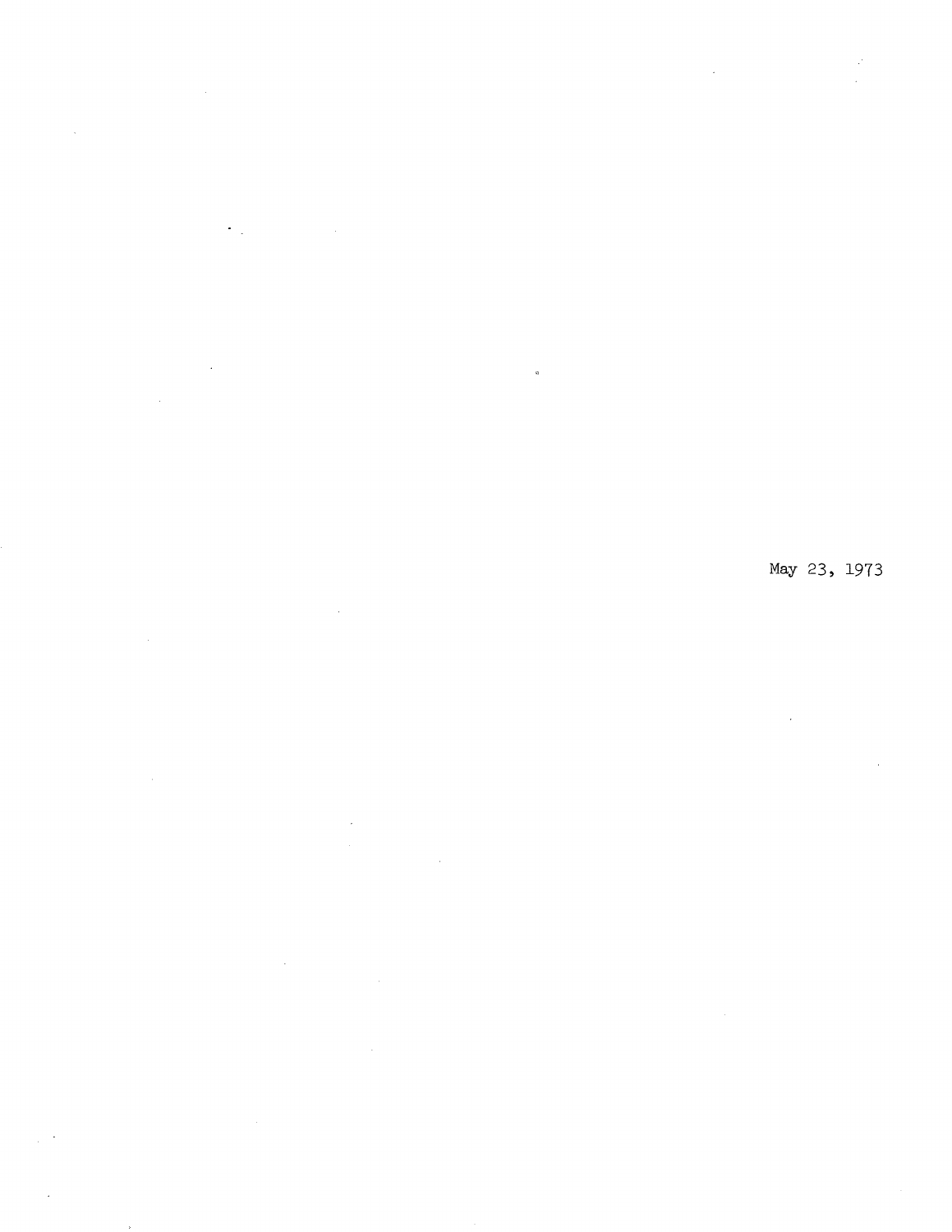## THE UNIVERSITY **OF MANITOBA**

K DC

# **Inter-Departmental Correspondence**

|                 |                                                            |  |  | <b>DATE</b> | May 16,1973 |  |  |
|-----------------|------------------------------------------------------------|--|--|-------------|-------------|--|--|
| TO              | ALL MEMBERS OF SCIENCE EXECUTIVE COMMITTEE                 |  |  |             |             |  |  |
|                 | FROM G. RICHARDSON, SECRETARY, Science Executive Committee |  |  |             |             |  |  |
| <b>SUBJECT:</b> |                                                            |  |  |             |             |  |  |

The seventeenth meeting of the Executive Committee of Faculty Council has been scheduled for Wednesday, May 23,1973 at 2:00 p.m. in the Faculty Conference Room, 250 Allen Building.

# AGENDA

1. Adoption of the Minutes of the sixteenth meeting.

2.. Matters arising therefrom.

3. Communications.

4. Second Degree regulations.

 $5.$ Continued discussion on the proposed Honours regulations.

 $6.$ Fees for Honours students.

7. Discussion of Departmental Councils.

8. Other business.

gr/sc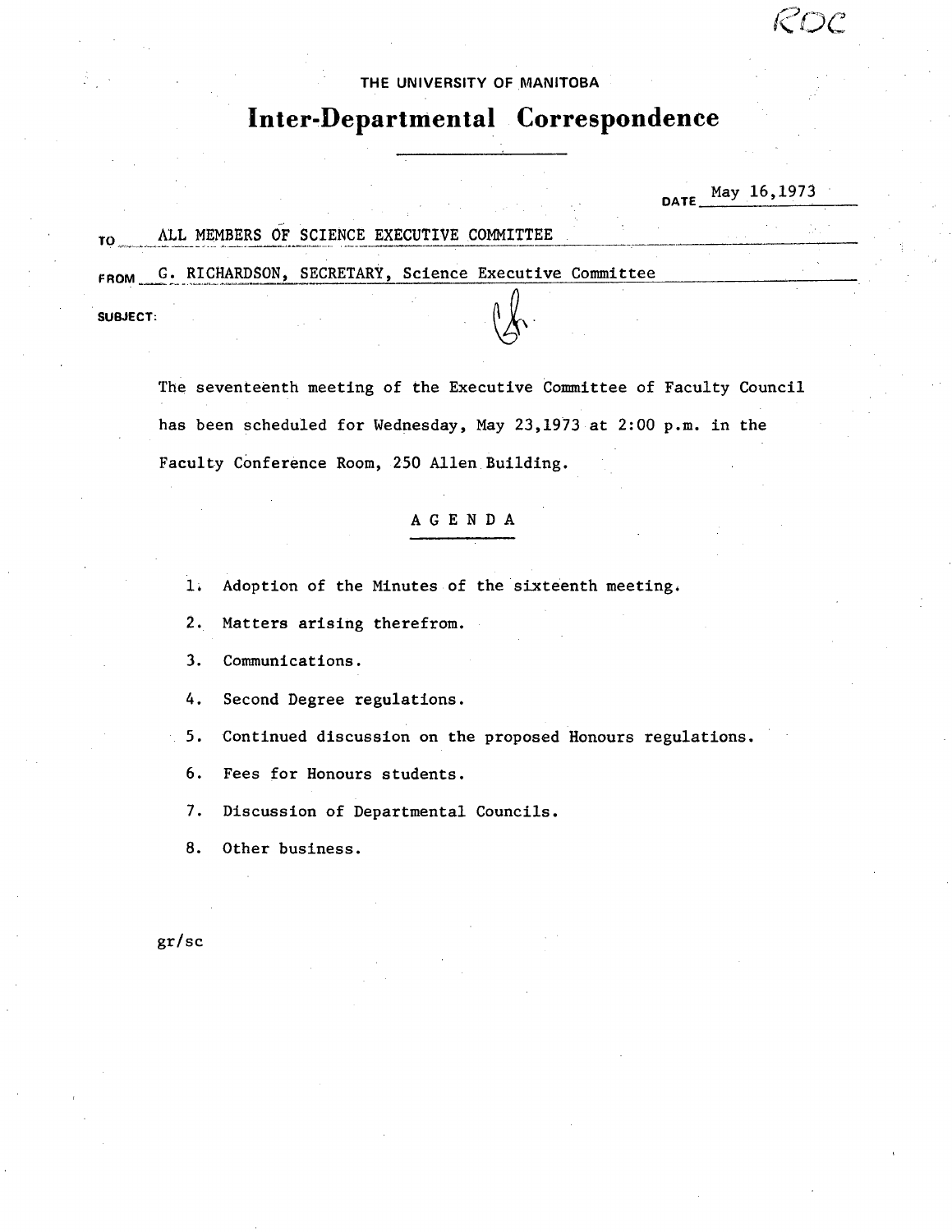Minutes of the seventeenth meeting of the Executive Committee of Faculty Council held on Wednesday, May 23, 1973, at 2:00 p.m. in the Faculty Conference Room, 250 Allen Building.

Members Present: Dean R.D. Connor, Chairman; Professors I. Cooke, P.X. Isaac, J. Reid, G.E. Dunn, B. Macpherson, B.K. KAle, D. Punter; Mr. G. Richardson, Secretary.

Regrets: PrOfessor J.M. Vail.

/

#### 1. Minutes of the Last Meeting.

The minutes of the sixteenth meeting held on May 9, 1973, were adopted, Cooke (Reid), with the following changes:

On page 2, first sentence, 4.35 should read 4.40;

The title on page 3, no. 8, was changed to read "Courses Outside the Faculty".

### 2. Matters Arising Therefrom.

The request from the Science Advisory Committee that the loan periods of library books for academics and students be reconsidered, had been referred to the Science Library Committee by the Executive at the last meeting. Since then, the Science Library Committee had met and considered the matter; the result of which was that a sub-committee was formed to study the overall loan policy, prepare a recommendation, and report back to the main committee.

#### Communications.

There were no communications.

#### 4. Second Degree Regulations.

The Chairman asked Dean Cooke to speak to this item.

Dean Cooke stated that the Student Standing Committee, because they hear all the appeals and set the immediate policies, were very conscious of the problems involved here, and have therefore restricted the regulation at this

 $\cdots$  /2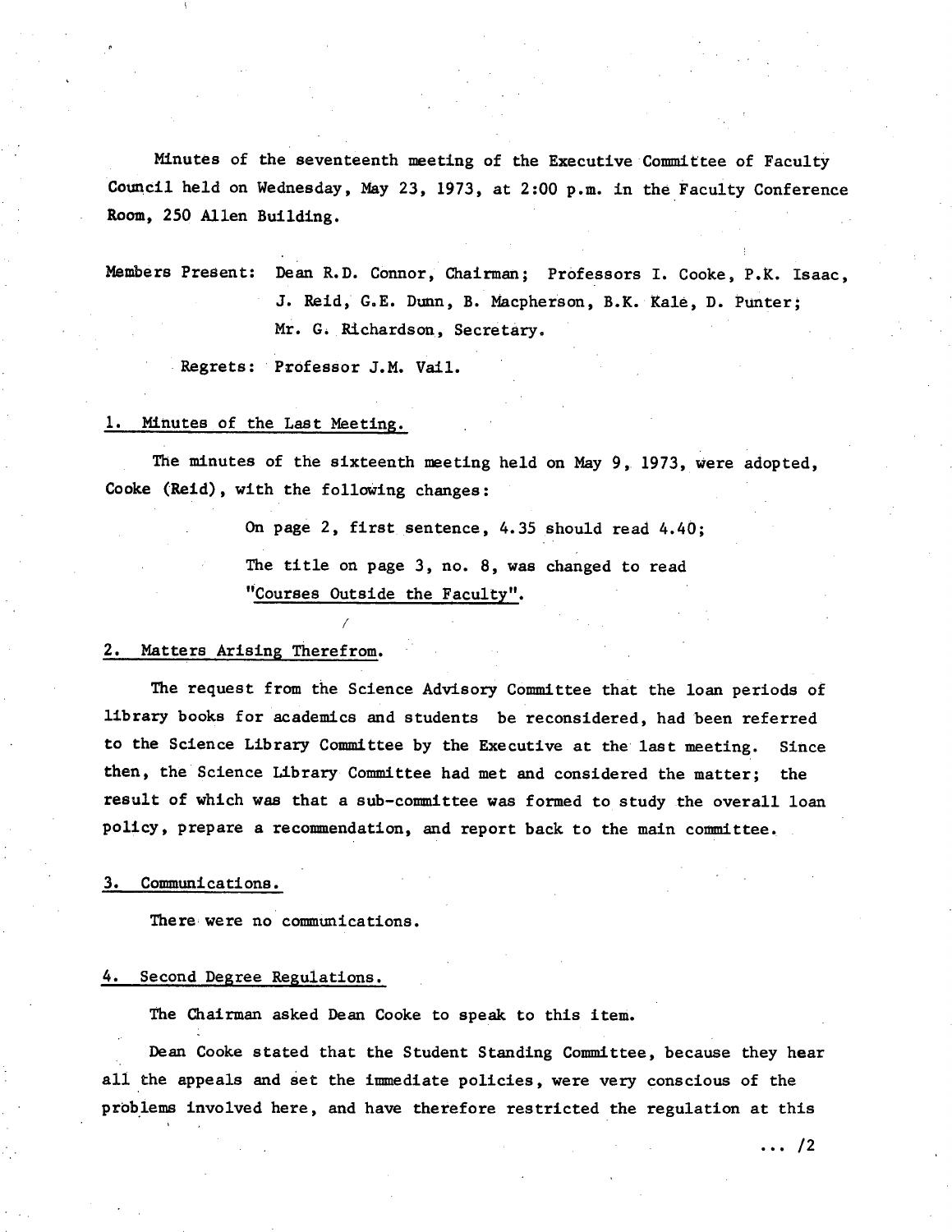time to second Bachelor of Science (General) degrees from only those'first degrees which are Bachelor of Science (General) or Bachelor of Arts. With this, Dean Cooke took the members through the prepared material. At the conclusion, Dean Cooke requested that the members delete the last paragraph beginning, "we wish to make *...",* from the bottom of page 2, this having been typed into the draft in error.

At this point, Professor Macpherson joined the meeting.

In referring to the grade point average on attempts, Dean Isaac felt that any student who graduates from a first degree should be allowed to do the second degree via the ten courses route. It was his feeling that the minimum require*inent* on attempts tended to discourage students, when in fact he doubted that this was really what we were aiming to do.

Professor Dunn responded by saying that he was against students getting two general degrees. He referred to the type of student that took the two general degrees. These were usually the ones who could not get more senior degrees (e.g., upgrade general to honours). He felt that to the public, two degrees, be it two general or a general and an advanced, would be looked upon in the same light, when in fact this was far from being so. He concluded by saying that he could see no sense whatever in a student taking two Bachelor of Science (General) degrees; a Bachelor of Science (General) degree after a Bachelor of Arts degree made a bit more sense, but in his opinion still not enough to warrant special consideration.

Dean Cooke replied that his committee had given the matter of two Bachelor of Science (General) degrees considerable thought, and their conclusion was that there could be cases where such a programme was valid, and as such the student would qualify for the second general degree. Professor Punter stated that he would prefer to see a student in this case get one degree, but with two majors attached to it. He agreed with Professor Dunn that a Bachelor of Science (General) degree following a Bachelor of Arts did make more sense than two Bachelor of Science degrees.

In reply to how many of the 21 applications now with the Faculty were students with a Bachelor of Arts as their first degree, Dean Cooke answered

 $-2$  -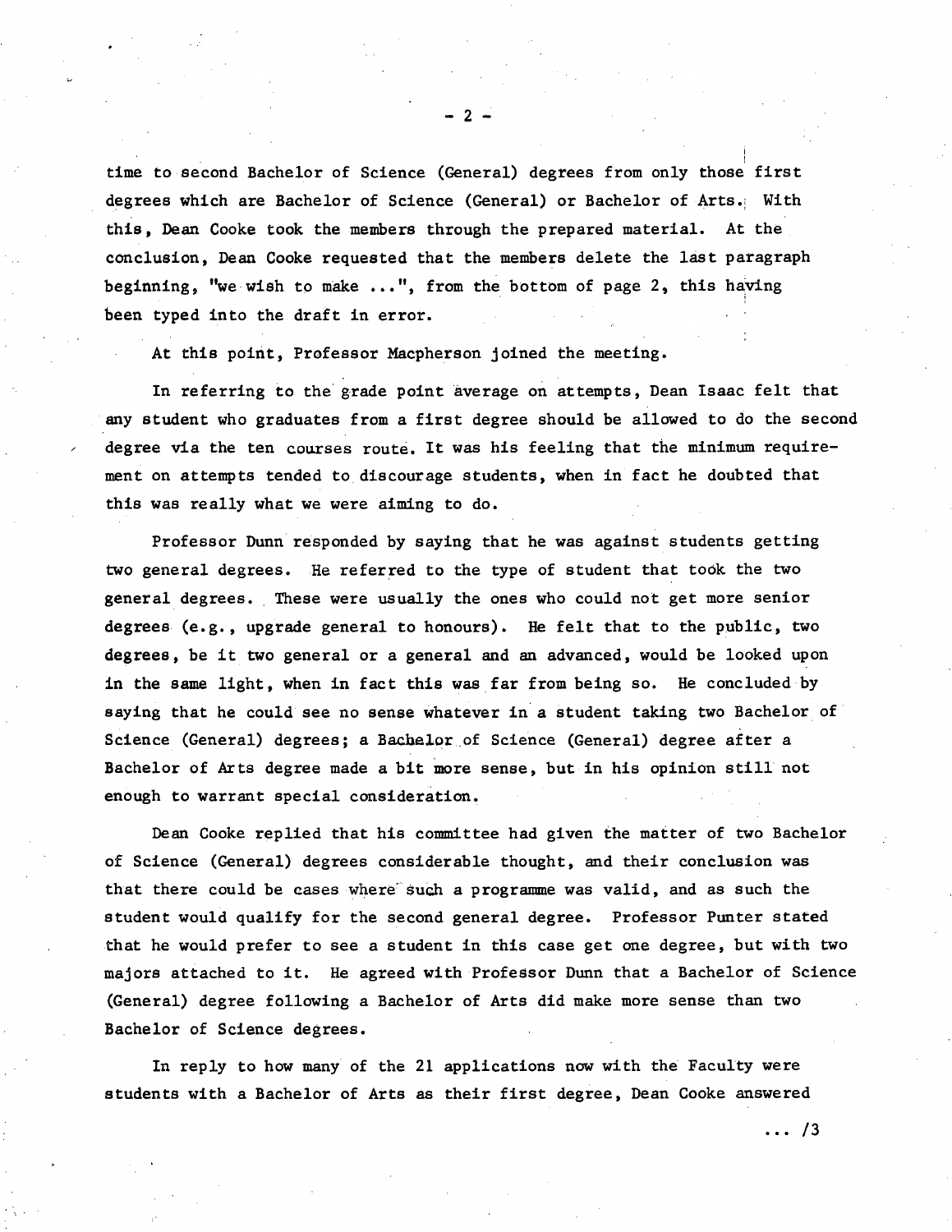that this was so with the vast majority of them.

Dean Connor stated that the combined degree programmes, e.g., Bachelor of Arts/Bachelor of Science, Bachelor of Science/Bachelor of Education, etc. (where a student sets out to obtain two degrees as a package), were appealing and that further consideration to these should be given. Dean Cooke agreed.

 $-3-$ 

Professor Kale entered at this point.

Discussion up to this point revealed the various views held by the members on allowing two general Bachelor of Science degrees. The Committee was in general agreement that two Bachelor of Science degrees was not a desired programme of study, but they did concede that the situation for such could exist. Therefore, they agreed to take the question to Faculty Council at the next meeting,and get Council's feeling towards this. It was subsequently agreed that in the meantime., the Committee would only consider the. Bachelor of Science degree as a second degree following a Bachelor of Arts first degree. With this concurrence, the draft requirements on page 3 of the distributed material were altered to exclude all mention of the Bachelor of Science following the Bachelor of Science as a first degree.

It was moved by Professor Reid (Cooke) that:

"the second sentence in paragraph 1 on page 3, which reads, 'Student who had a Grade Point Average on attempts of at least 2.0 in a University of Manitoba Bachelor of Arts may be awarded the second bachelor's degree (Bachelor of Science) after completing only 10 more courses, subject to the conditions specified before', be retained." Lelow

Carried.

5 in favor

1 against

The Committee then discussed each of the following regulations separately: For the 10 additional credits:

1. Thirteen attempts will be allowed.

This was acceptable to the Committee.

This regulation was to be left for the time being, but was to be  $2.$ 

... 14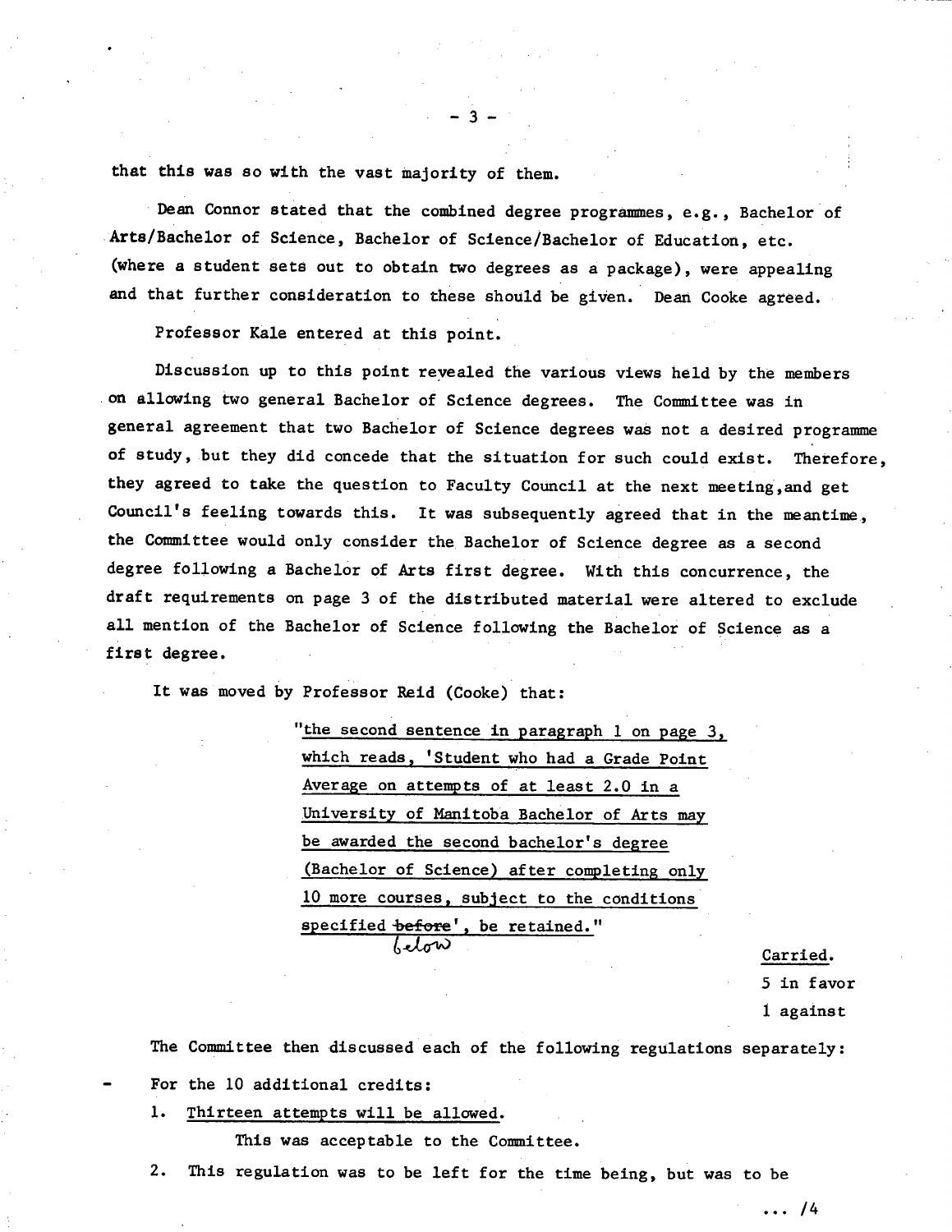returned to before the end of the meeting.

 $3.$ At least eight must be acquired at the University of Manitoba.

This regulation allowed for up to two courses from another University. This was acceptable.

 $-4-$ 

4. Not more than seven may be from one department.

This regulation was the same as in the first degree, and was acceptable.

Of the 25 credit used for the two degrees:

At least nine must be Faculty of Science courses (the rest of the draft regulation was deleted).

The Bachelor of Science regulations require a student to have at least eight Science courses; the Bachelor of Arts programme requires a student to have at least one Science course; therefore, within the two degrees, a student must have at least nine Science courses. This was acceptable.

6.. There must be two full major packages in different subject areas with one being a Science major. All courses in the Science major, except the introductory courses, must be completed within a six calendar year period.

This was acceptable to the Committee.

In returning to regulation No. 2, Dean Cooke stated that the motion approved by the Executive at its sixteenth meeting of May 9, 1973, regarding courses from outside the Faculty, was the result of many discussions in various committees, with numerous alterations and changes to the original regulation, and although at that time when the motion was approved it represented final compromise positions, when considered in totality, it was not a regulation that would benefit or properly serve the Faculty as a whole. The motion on page 4 represented an extreme situation which was likely to exist only in rare circumstances. However, if the Faculty was to advertise this particular selection of courses and thereby encourage students to take it, the resulting loss of U.G.S.C.H.'s (undergraduate student credit hours) to the Faculty, from which are calculated directly the Faculty's academic staff entitlement, the support staff entitlement, supplies and expenses,

 $\cdots$  /5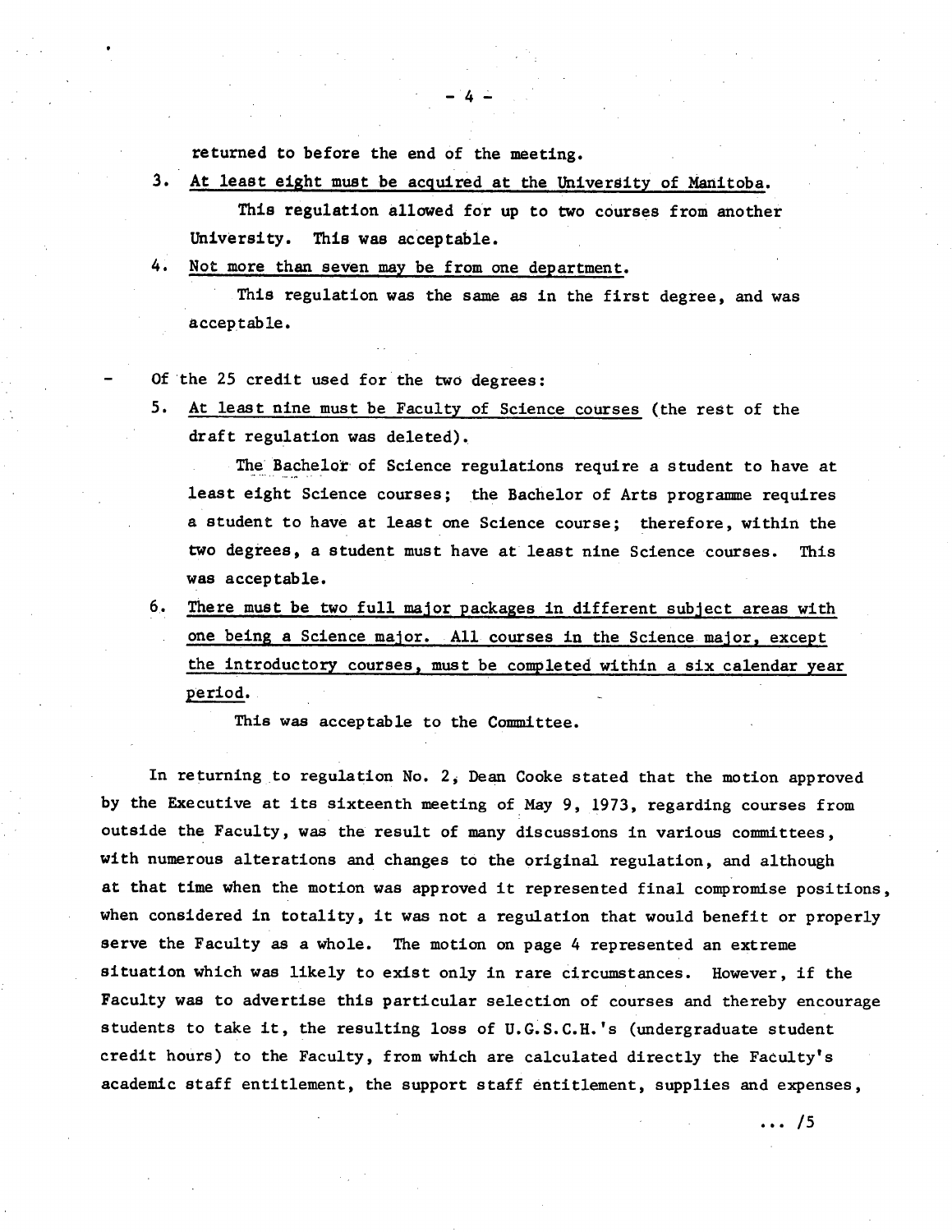special academic funds, travel allotments, and contingency funds, would be disastrous.

-5-

The Committee members *continued* discussion on this matter for Some time, resulting in the following agreements:

I. That the regulations would remain, as. at present and continue to require that a student be allowed to take at least one approved course from outside the Faculty.

 $2.$ That the student, if he wished to take a non-approved course, would have to show the relevancy of the course to his programme and have it approved by the Committee on Courses.

That the Committee on Courses be requested to do their best in considering  $3.$ these student requests for approval, provided the request is made well in advance (3 months) of the relevant registration.

That the Committee on Courses be asked to keep tight reins on the special 4. courses list.

5. That the May 4, 1973, draft and the resulting amendment of the Executive Committee be withdrawn and not forwarded to Faculty Council.

Professor Nacpherson stated that he would like to reaffirm the existing faculty regulations for the sake of the Committee on Courses, and request of them that when they reconsider this matter, that they do so within the confines of our existing regulations and not contrary to them. He moved (Punter) that:

> "The Committee on Courses should not vet all other University courses, and if no other requests come to it for approval, it should leave the special list as is."

> > Unanimous.

Professor Kale reiterated his feelings that the request referred to the Committee should come from students.

Finally, it was moved by Professor Reid (Macpherson) that:

"item No. 2 of the draft of requirements for the second degree (Nay 9, 1973, draft) be deleted."

Unanimous.

 $\ldots 76$